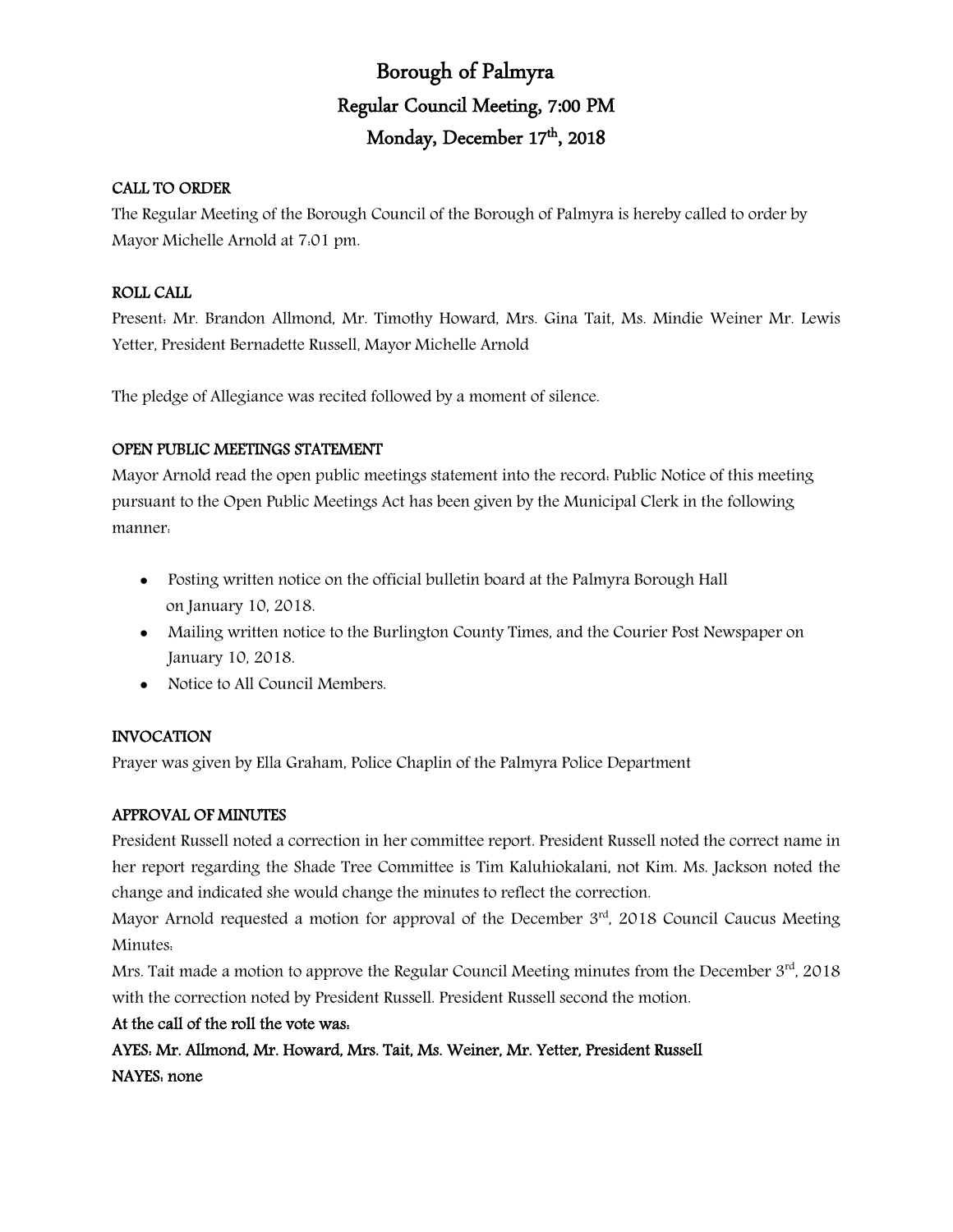### **CORRESPONDENCE**

Mayor Arnold acknowledged letters received from Melanie Willoughby, Executive Director NJ Business Action Center State of New Jersey, Michelle Hack, Borough of Riverton Planning Board Secretary and Pro Capital.

Mayor Arnold accepted and read a letter of retirement received from Steve Rickershauser, Plumbing Sub-code for the Borough of Palmyra.

### PRESENTATION

Jim and Shirley Alturo then donated a picture of the old sewer/water works plant to the Borough for them to display. Mayor Arnold and Borough Council thanked them for the donation.

Mayor Arnold then read a special proclamation to Palmyra resident, Les Jamerson, reckoning has many years of service to the community, his ability to truly embrace the meaning of the "Holiday Spirit", his infectious "HO HO HO!", for selflessly giving of his time and generosity to warm the hearts of young and older residents of the community, and for taking the time to listen and making wishes come true. Mr. Jamerson thanked the Mayor, Borough Council and all the elves that help make the Holiday fun and exciting for our children and residents.

### PROFESSIONAL UPDATE

Mr. Winckowski indicated they are trying to finish up Grove Park before they break for the winter. Mr. Winckowski indicated the tables and benches are due in and will be installed this week. Mr. Winckowski noted the signs are in and they are working with the contractor to get them up and running. Mr. Winckowski stated the signs were shipped with the incorrect parts so the will have to get a replacement parts from the vendor, which may take a couple of weeks. Mr. Winckowski stated they would come back in the spring to do the final grading and grass.

Mr. Kirchner indicated the bids are in for the annual maintenance contracts which will be awarded at the reorganization meeting. Mr. Kirchner noted the HVAC contract was actually low bid by a new company, McClosky Mechanical which we have not worked with before however upon checking their references they did come back well. Mr. Kirchner indicated the water company was able to get in last week and pave the rest of their part of the residential streets 2018 Road Program. Mr. Kirchner indicated Leconey Avenue, Orchard and Filmore which should be done by our contractor, have not yet been paved. Mr. Kirchner indicated we are running into a weather problem with Orchard and Filmore and would like to hold of until the spring to complete them when the weather is more conducive. Mr. Kirchner indicated for Leconey Avenue to be paved this year we entered into a contract with NJ American Water Company's paving contractor who is paving Van Sant Drive and this will be completed after Christmas. Mr. Kirchner also indicated another problem we are currently experiencing is the local asphalt plants are closing this Friday and it is unknown when they will be reopening. Mr. Kirchner indicated they usually don't close until January but due to the rainy season and the cold winter season they are closing earlier. Mr. Kirchner stated the reason we went with NJ American's Water's paving contractor is because they own their own asphalt plant and they open when NJ American Water Company tells them to open. Mr. Kirchner stated Veterans Drive which was in our 2018 Road Program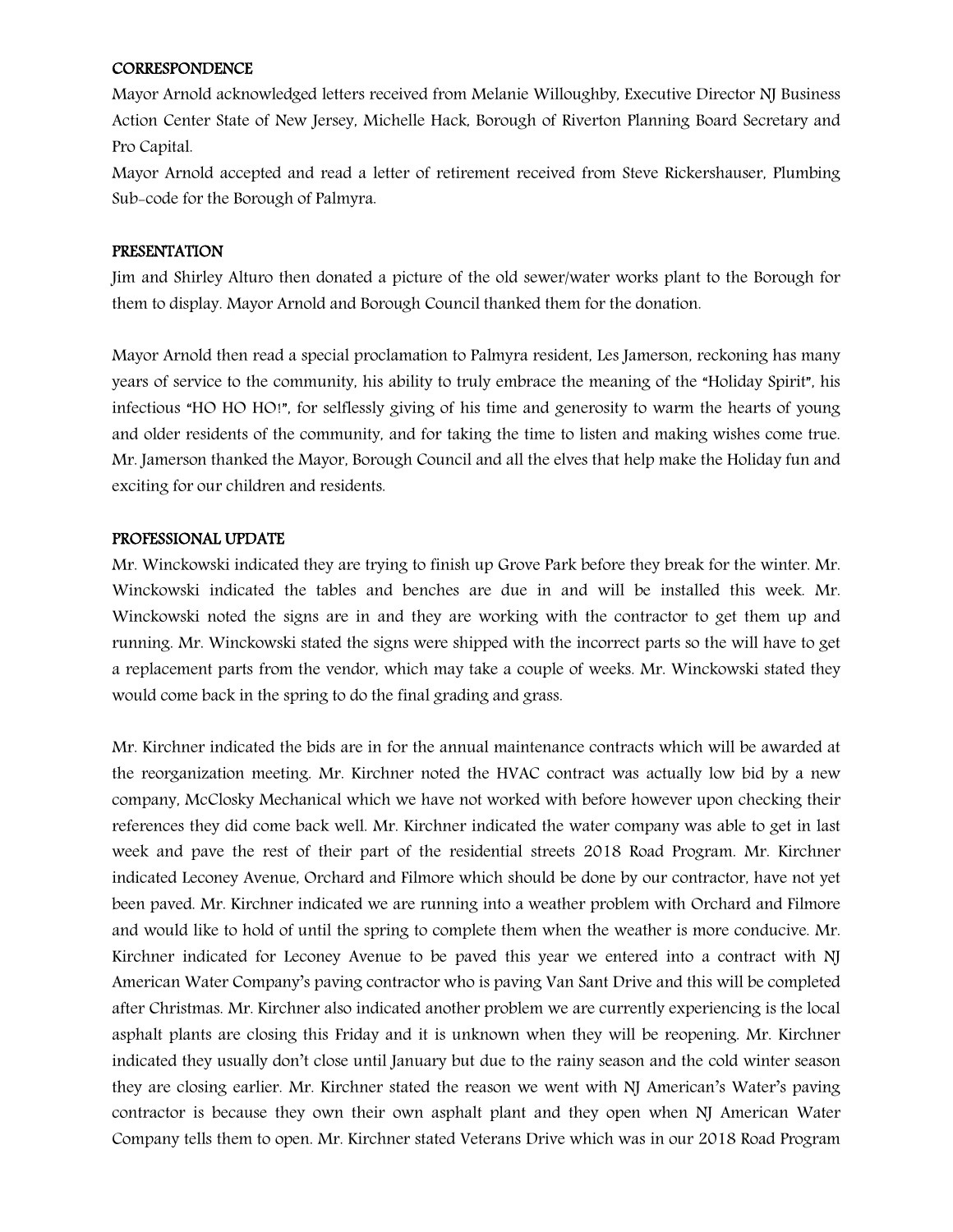and is also not complete; the curb work was started, but due to the weather and inability to get asphalt, it too will be completed in the spring. Mrs. Tait asked if the residents on Van Sant Drive and Leconey Avenue would be notified of the paving. Mr. Kirchner indicated yes.

Mayor Arnold then introduced the two student representatives of Palmyra High School for Borough Council to the audience. Those representatives are Kaya Robinson and Patrick Tait, who will be serving in the upcoming year.

# 1<sup>ST</sup> PUBLIC COMMENT

Mayor Arnold asked for a motion to open the Public Portion. President Russell made a motion to open the public portion for comments. Mr. Yetter second the motion

### All members present voted in favor of the motion

Mr. Smith- Van Sant Drive – Mr. Smith asked if the amount of water being pumped onto the street would affect the contractor's ability to pave. Mr. Kirchner indicated they were aware of it and the contractor would probably setup some sort of temporary piping system to get the water to the inlets and off the street, so they can pave. Mr. Smith stated, Mr. Kirchner indicated the notices would be coming out on Friday of this week or Monday of next week indicating they would be paving the following week. Mr. Smith stated the residents of Van Sant Drive have already received notices indicating they would be paving this week. Mr. Smith asked if the notices could go out this week so people would know the paving would not be done this week but will be next week. Mr. Kirchner indicated he would talk to the contractor about re-noticing the residents this week.

Mr. Miller and Ms. Still – Veterans Drive – Mr. Miller indicated that current concrete work is being done on the 300 block of Veterans Drive. Mr. Kirchner indicated yes, it was started last Friday and they finished what they could today. Mr. Miller indicated he spoke with one of the contractors who indicated his property and Ms. Still's property 412 Veterans and 414 Veterans Drive were not on the list to have their driveway aprons replaced. Mr. Miller noted his and Ms. Stills are in need of repair. Mr. Kirchner indicated they were not finished but because of the weather had to stop. Mr. Kirchner indicated they would be back to finish in the spring. Mr. Miller asked if there was something which could be done with the potholes until the streets are paved. Mr. Gural indicated public works will still be repairing potholes as long as we can obtain asphalt.

No one else from the public wishing to be heard, President Russell made a motion to close the public portion, Mr. Yetter second the motion.

### All members present voted in favor of the motion.

Mr. Gural went thru the 2018 Best Practices Inventory as required by the State of New Jersey; he read and explained all questions also explaining the Borough's response to each question. Of the 61 questions the Borough answered 43 questions "yes", two questions "no" and 11 with N/A and 5 with prospective for a total score of twenty-three, which was certified by the Chief Financial Officer, Municipal Clerk and Administrator. The Borough has a final score of 59 which is a 97%, making the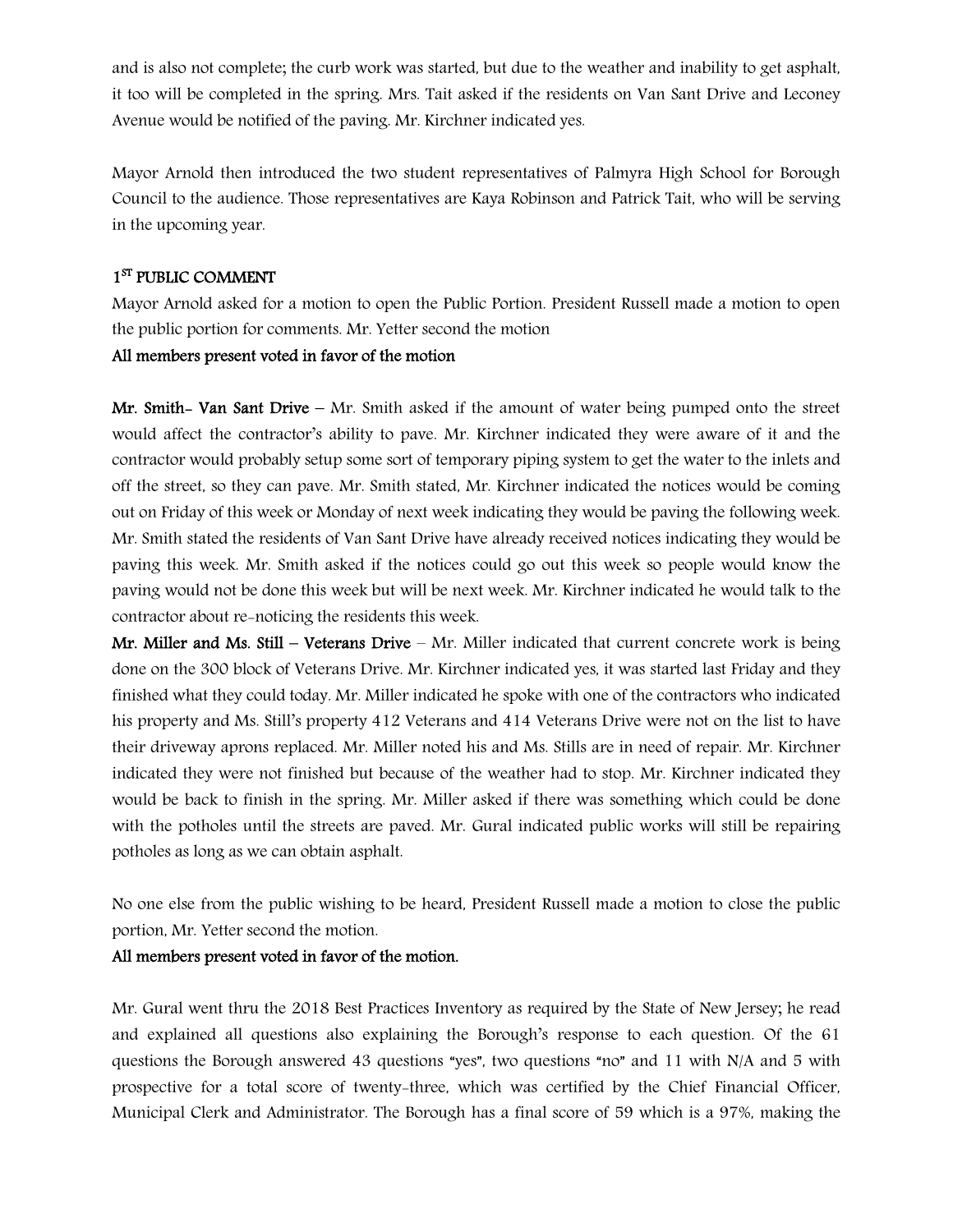Borough eligible for full CMPTRA and ETR aid from the State. The full Best Practices Worksheet CY 2018/SFY 2019 is available on the Borough of Palmyra's website at www.boroughofpalmyra.com.

## ORDINANCES ON SECOND READING – Public Hearings

Ordinance 2018-18, An Ordinance of the Borough of Palmyra, County Of Burlington, State Of New Jersey, Creating a new Chapter 206 of the Code of the Borough of Palmyra Entitled "The Regulation of Vacant Properties"

Mayor Arnold asked for a motion to open Ordinance 2018-18 for public hearing. President Russell made a motion to open Ordinance 2018-18 for public comments. Mr. Yetter second the motion All members present voted in favor of the motion

Mr. Gural noted that a letter was received this afternoon from Pro Capital, which was included in everyone's packet, expressing their thoughts regarding, proposed Ordinance 2018-18. Mr. Gural indicated they had opportunity to be present tonight if they wished and they elected to send a letter instead. Mr. Gural stated they take exception to various elements of the proposed ordinance. Ms. Weiner asked Mr. Gural if there was something which stood out which they take exception to. Mr. Gural indicated no. Mr. Rosenberg stated we have a time issue. If the governing body does not move on this Ordinance then everything proceeds under the old Ordinance and everyone gets billed as of January 1st, 2019 under the old Ordinance. Mr. Rosenberg and Mr. Gural noted that un-adopted Ordinances do not carry over into the new year, so the governing body would be tasked with beginning the change of the current Ordinance regarding vacant properties from the beginning again and would still have to bill current vacant properties under the old one. Ms. Weiner indicated she still has concerns regarding the ordinance and does not feel it is where it should be. After some additional discussion among the governing body Mayor Arnold asked for a motion to close the public

No one else wishing to be heard, President Russell made a motion to close the public hearing, Mr. Yetter second the motion.

# All members present voted in favor of the motion.

President Russell then made a motion to approve Ordinance 2018-18, An Ordinance of the Borough of Palmyra, County Of Burlington, State Of New Jersey, Creating a new Chapter 206 of the Code of the Borough of Palmyra Entitled "The Regulation of Vacant Properties". Mr. Yetter second the motion.

At the call of the roll, the vote was: AYES: Mr. Allmond, Mr. Howard Mrs. Tait, Ms. Weiner, Mr. Yetter, President Russell NAYES: Ordinance 2018-18 was approved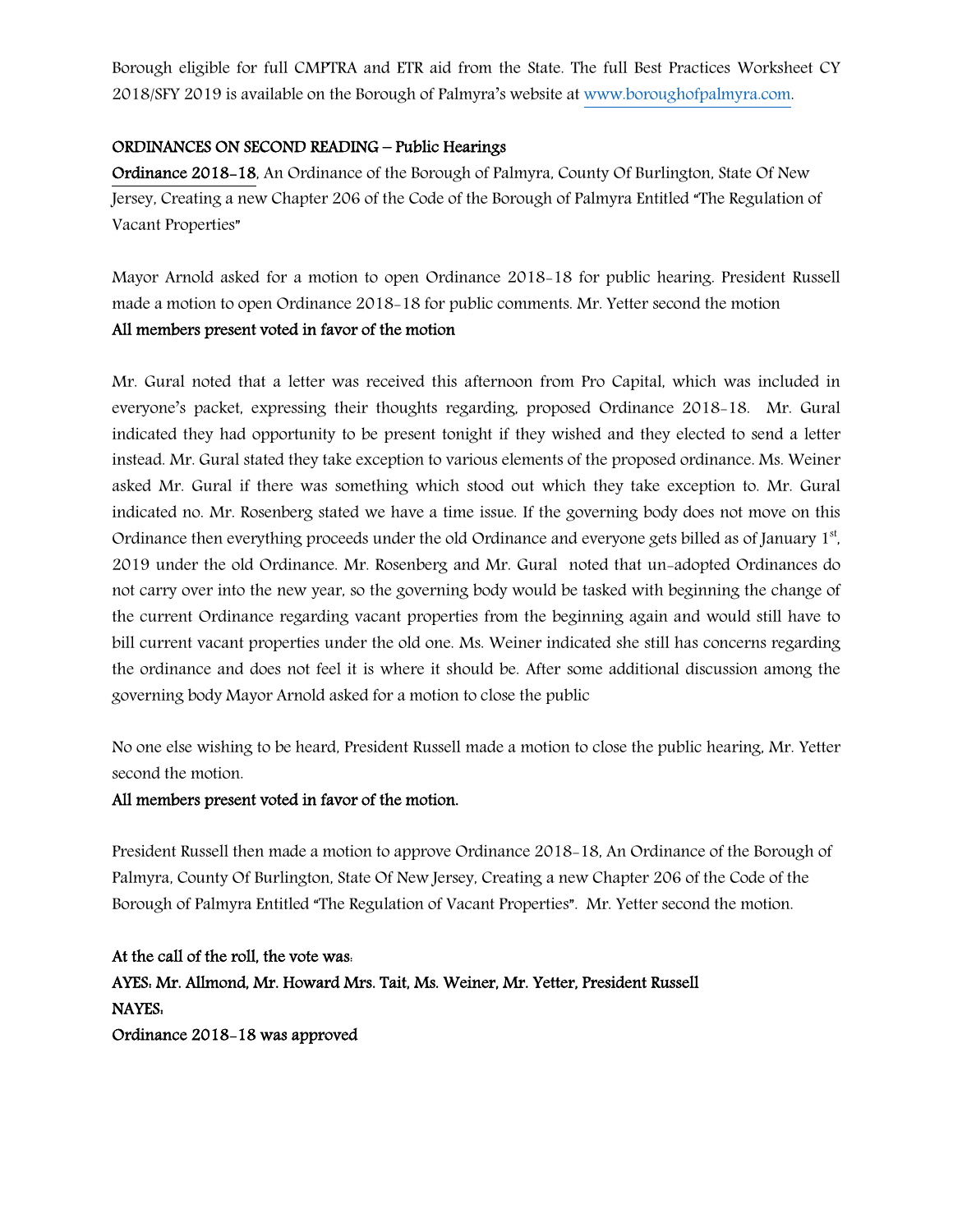Ordinance 2018-19, An Ordinance of the Borough of Palmyra, County of Burlington, State of New Jersey, Adopting the updated Drug-Free Zone Map dated July 12<sup>th</sup>, 2018 prepared by CME Associates

Mayor Arnold asked for a motion to open Ordinance 2018-19 for public hearing. President Russell made a motion to open Ordinance 2018-19 for public comments. Mr. Yetter second the motion All members present voted in favor of the motion

No one from the public wishing to be heard, Mrs. Tait made a motion to close the public hearing. Mr. Yetter second the motion.

## All members present voted in favor of the motion.

Mrs. Tait then made a motion to approve Ordinance 2018-19, An Ordinance of the Borough of Palmyra, County of Burlington, State of New Jersey, Adopting the updated Drug-Free Zone Map dated July 12th, 2018 prepared by CME Associates. Mr. Yetter second the motion.

At the call of the roll, the vote was: AYES: Mr. Allmond, Mr. Howard Mrs. Tait, Ms. Weiner, Mr. Yetter, President Russell NAYES: None Ordinance 2018-19 was approved

### RESOLUTIONS Consent Agenda

.

Mayor Arnold indicated Resolution 2018-254 and Resolution 2018-277 thru Resolution 2018-292 be enacted as a single motion, noting if any resolution needs additional discussion it will be removed from the consent agenda and voted on separately. Mayor asked if any resolutions needed to be removed from the consent agenda.

Ms. Weiner requested Resolution 2018-254 be removed from the consent agenda for additional discussion and Mr. Gural requested Resolution 2018-287 be pulled from the consent agenda as additional information is needed and it is not ready for vote tonight

Resolution 2018-254, Resolution of the Borough of Palmyra, County of Burlington Authorizing the Purchase and Installation of Office 365 Migration Project by Networks Plus per their proposal dated 10/10/2018 in an amount not to exceed \$15,614.00.

Resolution 2018-277, Resolution Approving Dominic A. Belton as an Member of the Junior Firefighters' Auxiliary to the Palmyra Fire Department

Resolution 2018-278, Resolution of the Borough of Palmyra, County of Burlington Authorizing a Lien be placed on Blk. 81 Lot 13.01 for Failure to Comply with Obnoxious Growth and Property Maintenance Violations

Resolution 2018-279, Resolution of the Borough of Palmyra, County of Burlington Authorizing a Lien be placed on Blk. 3 Lot 9.02 for Failure to Comply with Obnoxious Growth and Property Maintenance Violations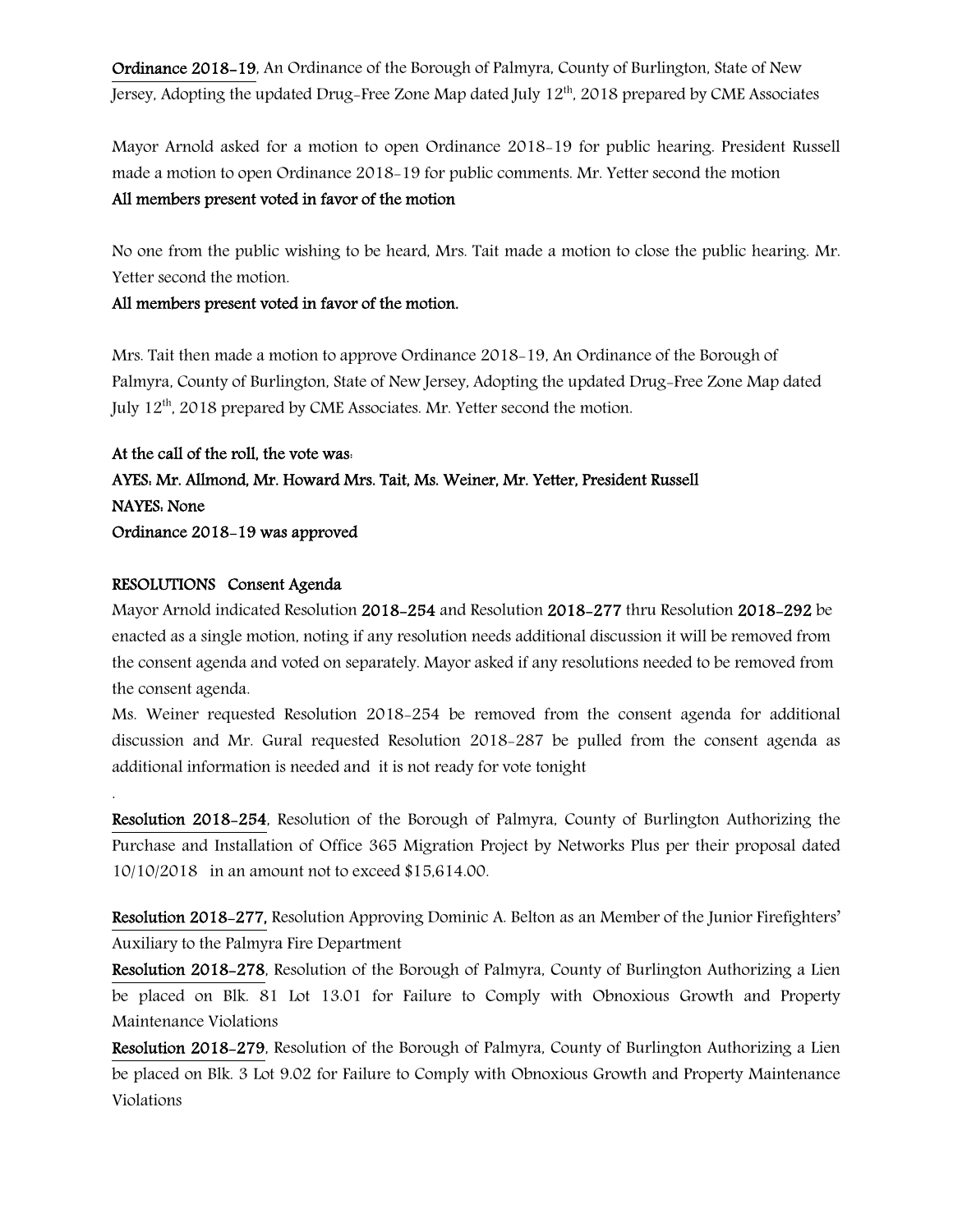Resolution 2018-280, Resolution of the Borough of Palmyra, County of Burlington Authorizing a Lien be placed on Blk. 61 Lot 14 for Failure to Comply with Obnoxious Growth and Property Maintenance Violations

Resolution 2018-281, Resolution of the Borough of Palmyra, County of Burlington Authorizing a Lien be placed on Blk. 122 Lot 11 for Failure to Comply with Obnoxious Growth and Property Maintenance Violations

Resolution 2018-282, Resolution of the Borough of Palmyra, County of Burlington Authorizing a Lien be placed on Blk. 104 Lot 7 for Failure to Comply with Obnoxious Growth and Property Maintenance Violations

Resolution 2018-283, Resolution of the Borough of Palmyra, County of Burlington Authorizing a Lien be placed on Blk. 35 Lot 6 for Failure to Comply with Obnoxious Growth and Property Maintenance Violations

Resolution 2018-284, Resolution of the Borough of Palmyra, County of Burlington Authorizing a Lien be placed on Blk. 63 Lot 2 for Failure to Comply with Obnoxious Growth and Property Maintenance Violations

Resolution 2018-285, Resolution of the Borough of Palmyra, County of Burlington Authorizing a Lien be placed on Blk. 89 Lot 12 for Failure to Comply with Obnoxious Growth and Property Maintenance Violations

Resolution 2018-286, Resolution of the Borough of Palmyra, County of Burlington Authorizing a Lien be placed on Blk. 126 Lot 12 for Failure to Comply with Obnoxious Growth and Property Maintenance Violations

Resolution 2018-287, Resolution of the Borough of Palmyra amending the Revised Personnel Policies and Procedures Manual adopted on October 15, 2018 via Resolution 2018-245, with a new effective date of January 1, 2019.

Resolution 2018-288, Resolution Authorizing the Chief Financial Officer to Make Budget Transfers to the 2018 Budget

Resolution 2018-289, Resolution of the Borough of Palmyra to join the Southern New Jersey Regional Employee Benefits Fund and Authorizing the Mayor to execute the Indemnity and Trust Agreement.

Resolution 2018-290, Resolution appointing Donna Condo as Fund Commissioner for the Southern New Jersey Regional Employee Benefits Fund

Resolution 2018-291, Resolution of the Borough of Palmyra authorizing participation in the Superior Vision Group Plan for employee benefits pursuant to Hardenbergh Insurance Group's quote of \$17.31 per employee annually as provided on December 3, 2018.

Resolution 2018-292, Resolution Authorizing the Payment of Bills for the Month of December 2018 In the Amount of \$1,776,768.22

Mayor Arnold went to Resolution 2018-254, Resolution of the Borough of Palmyra, County of Burlington Authorizing the Purchase and Installation of Office 365 Migration Project by Networks Plus per their proposal dated 10/10/2018 in an amount not to exceed \$15,614.00.

Ms. Weiner indicated she is trying to understand this purchase. Ms. Weiner indicated the setup fees are \$1,200.00 plus \$4,500.00, and an annual fee of \$4,584.00. Ms. Weiner stated there is also a fee for the \$5,200.0 for the I Cloud backup which is also a yearly fee. Ms. Weiner stated that we would spend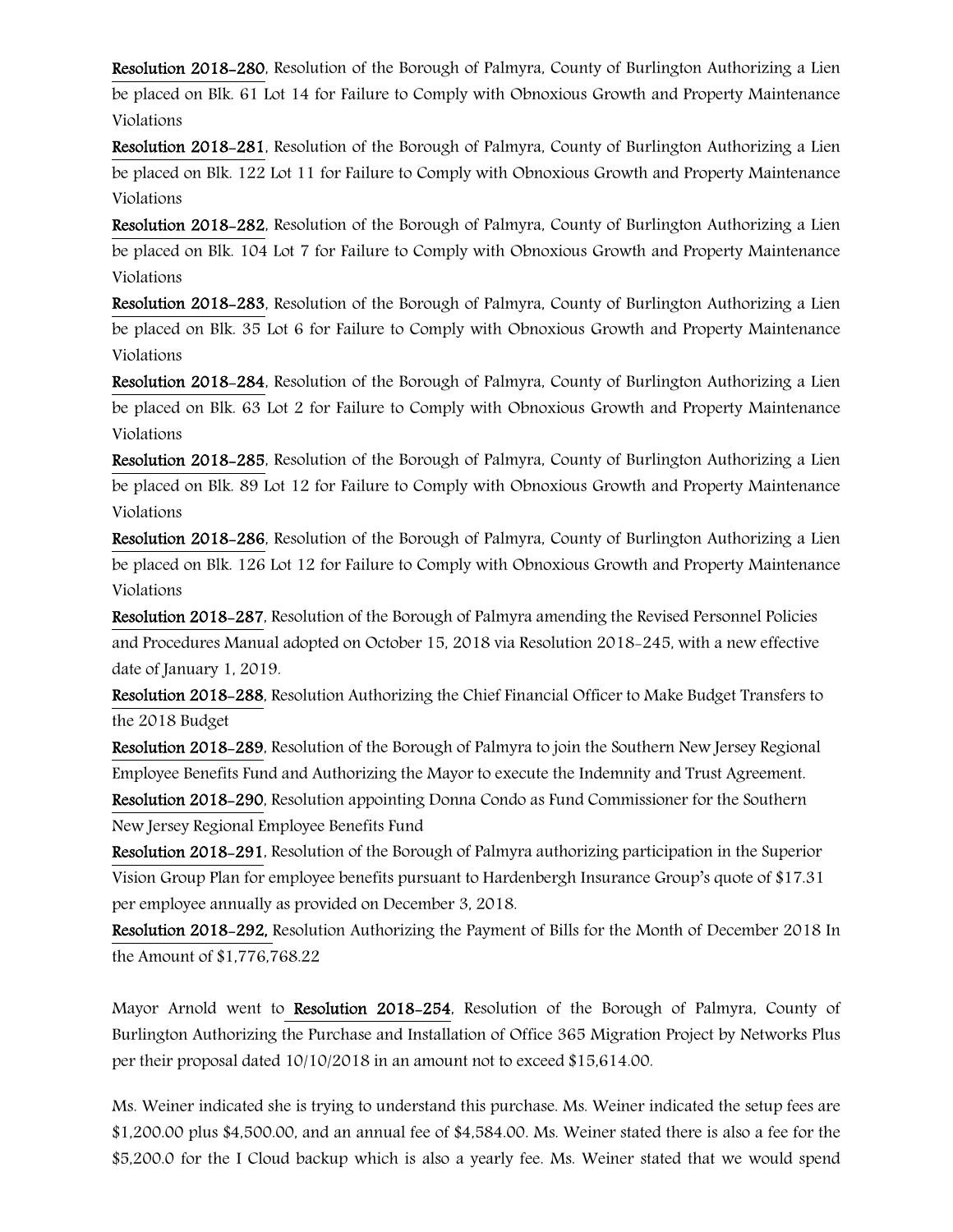\$15,000.00 for this system and every year after and additional \$10,000.00. Mr. Gural indicated he could not speak to what future governing bodies would do, however currently that is the plan. Ms. Weiner asked Mr. Gural to explain why this is so important. Mr. Gural explained; municipalities are required to maintain public records for extended periods of time. (OPRA) Mr. Gural stated currently we have no mechanism to retain emails; which we are required to do; Microsoft Office 365 gives us that ability and allows us to be compliant with state law. Mr. Gural noted this is what we need to ensure that electronic communications are lost, damaged or destroyed. President Russell noted that recently Ms. Jackson received an OPRA request which required everyone to go thru their emails and to send to her, as the custodian of the records, all emails pertaining to various topics. President Russell indicated she spent hours searching thru emails that if we had this system, the emails would have been able to be pull from the server. Mr. Gural noted some other circumstances which cost us thousands of dollars in legal fees because emails where sent from the Borough staff, governing body etc. that were sent, which we could not produce. Ms. Johns indicated it is important that we have a central location to search for emails. Ms. Johns noted there is also three year retention on all correspondence, which includes emails; litigation retention is seven years, there is nothing with a six month retention schedule. Mr. Gural stated Ms. Jackson, as the custodian of the records, is responsible to provide all records requested thru OPRA requests, etc., and if she does not produce those records in a timely manner she can be fined and potentially loose her RMC license. After some additional discussion Mayor Arnold asked for a motion to approve Resolution 2018-254. President Russell made a motion to approve Resolutions 2018-254. Mr. Yetter seconded the motion.

# At the call of the roll, the vote was: AYES: Mr. Allmond, Mr. Howard, Mrs. Tait, Ms. Weiner, Mr. Yetter, President Russell NAYES: None Resolution 2018-254 was approved

Mayor Arnold asked for a motion to approve the consent agenda Resolutions 2018-277 thru Resolution 2018-286 and Resolution 2018-288 thru Resolution 2018-292. President Russell made a motion to approve Resolutions 2018-277 thru Resolution 2018-286 and Resolution 2018-288 thru Resolution 2018-292. Mr. Yetter seconded the motion.

#### At the call of the roll, the vote was:

AYES: Mr. Allmond, Mr. Howard, Mrs. Tait, Ms. Weiner, Mr. Yetter, President Russell NAYES: None Resolutions noted in motion were approved

### MOTION TO APPROVE TREASURER'S REPORTS

President Russell made a motion to approve the Treasurer's Report for November 2018. Mr. Yetter second the motion.

At the call of the roll: AYES: Mr. Allmond, Mr. Howard, Mrs. Tait, Ms. Weiner, Mr. Yetter, President Russell NAYES: None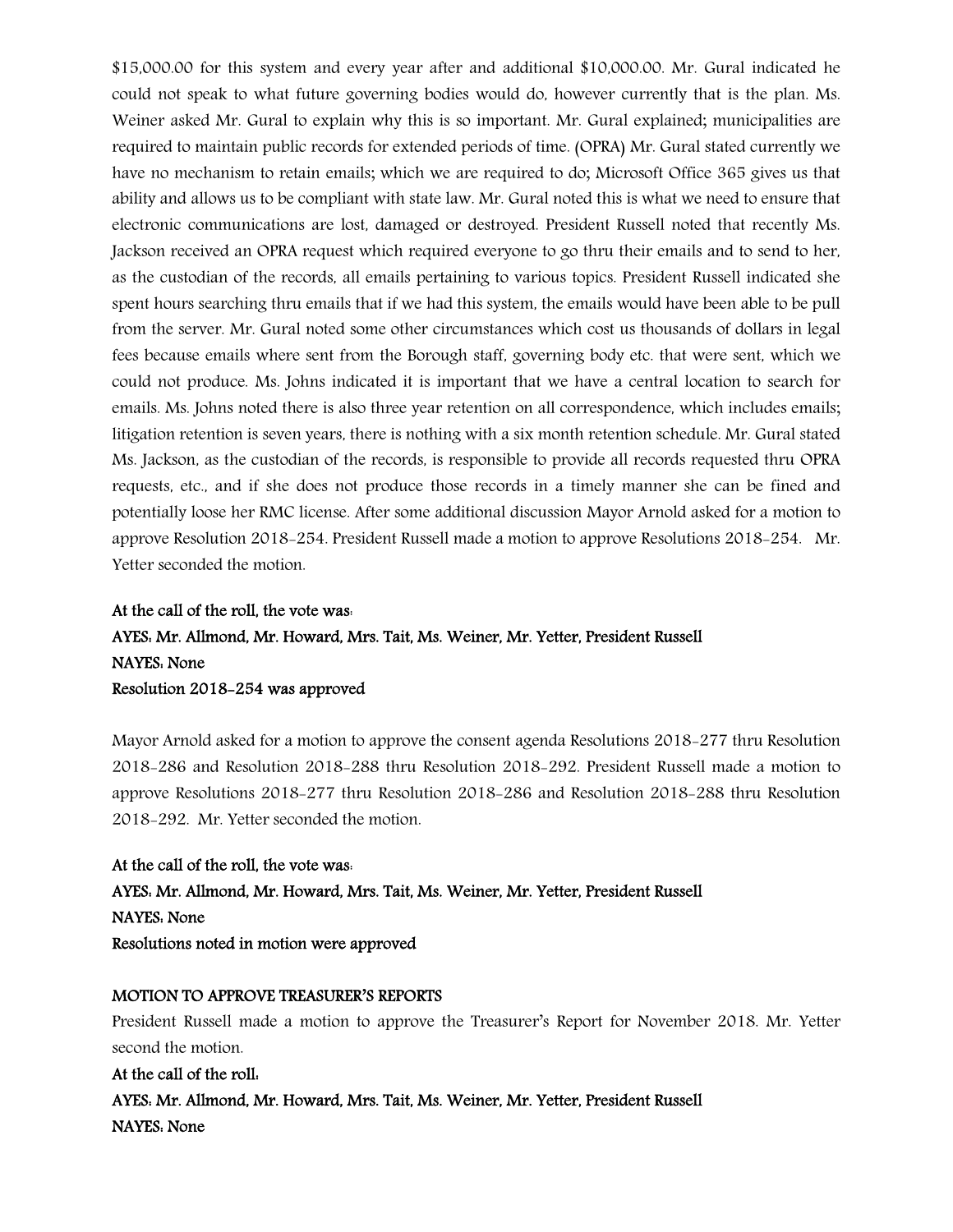### COMMUNITY SPOTLIGHT

Mayor Arnold noted the holiday Tree Lighting and Santa visit was a great success and fun was had by all.

Mayor Arnold noted the" Read Across America" program is March  $4<sup>th</sup>$ , March  $5<sup>th</sup>$ , and March  $8<sup>th</sup>$ , 2019 at Charles Street School.

Mayor Arnold stated there would be a home holiday decorating contest, Ms. Weiner indicated she would update the flyer and Mayor Arnold indicated the participants responses should be sent to the community center email and Mr. Gural should post the information and various categories on the website and applications should also be available in the lobby. Mayor Arnold and Ms. Weiner indicated additional information will follow.

Ms. Weiner stated the PIA Winter Market was held on Saturday from 5:00 pm to 9:00 pm and was a great success for many of our local businesses as well as a lot of fun for all. Mrs. Tait indicated it was good to see families out together. Mrs. Tait indicated she would like to see someone from council be on point with them so that things could be done correctly and in a timely manner.

Mrs. Tait thanked the students of Palmyra High School, especially Abby Leavy for the train she constructed in the community center. Mrs. Tait thanked the community center staff and all those who help to make it a great event.

# DISCUSSION ITEMS

### NEW Business

Mrs. Tait stated the MLK Day of Service will be held at the community center on January 21<sup>st</sup>, 2019. Mrs. Tait noted during the day, between 10:00 am and 1:00 pm, various organizations will be cleaning the community center and in the evening about 6:30 we will host the Call to Action. Mrs. Tait indicated they would like to serve the participants of the cleanup lunch and inquired from council if that would be ok. Council agreed.

Mr. Gural noted that all needs for various functions or public events should be discussed at council meetings so that everyone is aware of what is going on and the staff is aware of what they need to do so way don't have last minute surprises.

Mrs. Tait also noted that public events is trying to do something for Black History Month in February, she asked if anyone has any suggestions please let her know.

Mr. Gural, Mayor Arnold and Borough Council went over and discussed the meeting dates for 2019. Mr. Gural forwarded the Attorney General/NJ DEP press release to everyone regarding the Fillit property and noted it appears the Attorney General's office is currently pursing litigation for the contamination on the Southside of Rt. 73.

Mr. Gural noted we rice noticed Mr. Phil Opalski regarding his employment so we are free to speak about this. Mr. Gural stated Mr. Opalski was hired to complete housing and building inspections for the BOP one day a week additionally one day a week he worked for CGP&H, who we contracted with, to also complete housing inspections. Mr. Gural stated when we signed the contract last year with CGP&H we indicated it would be the last year for that contract. Mr. Gural recommended we give Mr. Opalski the additional hours and increase his hourly rate by three dollars; hence we will be saving money as we will not be paying CHP&H directly for those inspections. Mr. Gural indicated there will be a resolution on the agenda at reorganization for your consideration.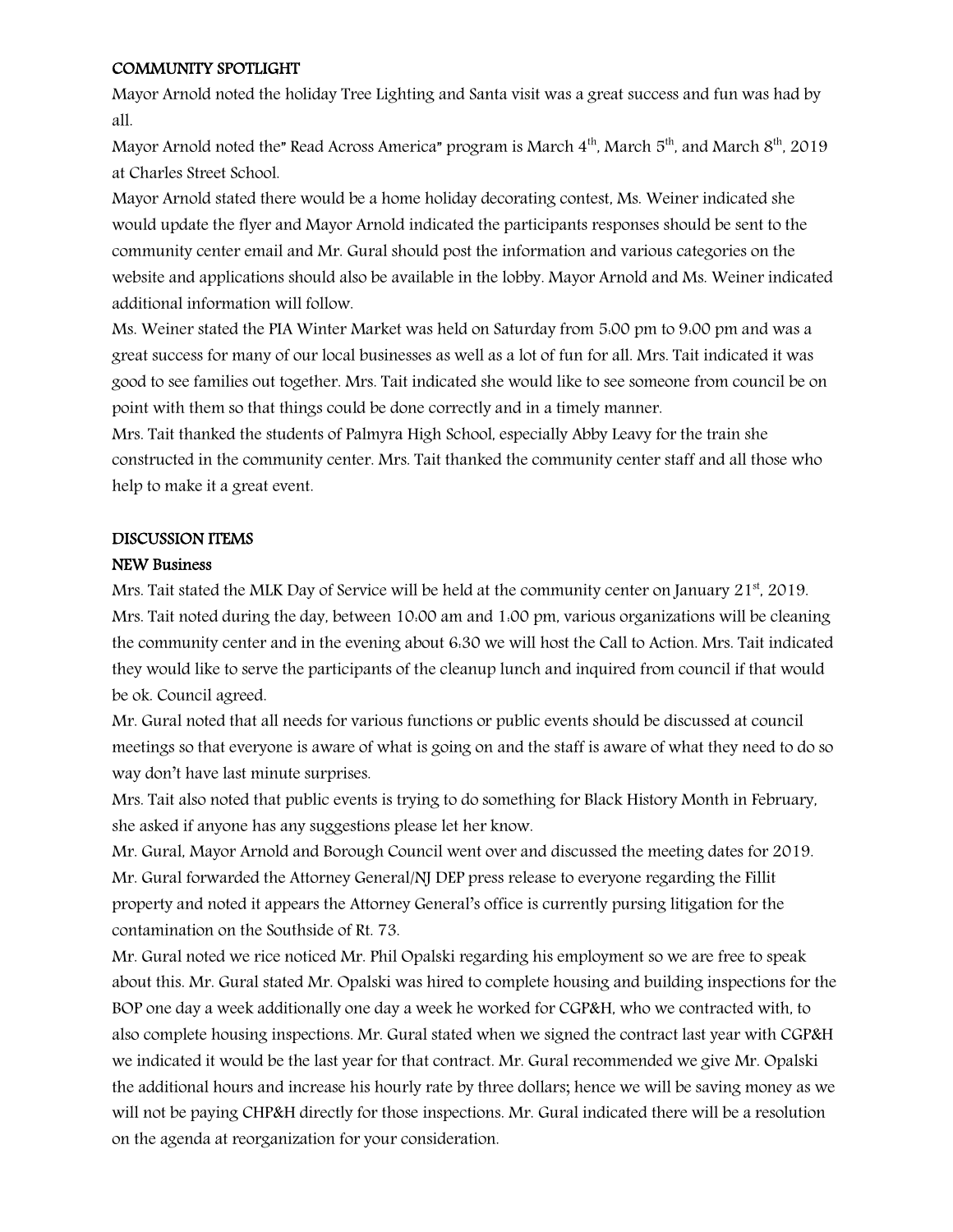Mr. Gural indicated the proposed 2019 lease agreement with Independence Fire Co. #1 is a matter for closed session.

Mr. Gural stated Ms. Johns, our Tax collector, received a request for assignment of a Municipal held Tax Sale Certificate from RTLS Holding Company for a particular property. Mr. Gural indicated he did not recommend the governing body approve the request and noted it is for the parking lot property behind Palmyra Liquors.

Mayor Arnold noted the Opportunity Zone seminar she and Mr. Gural attended is by far one of the best they have attended. Mayor Arnold indicated we are waiting for some additional information from the State.

Mr. Gural stated we received the Certified General Election results from the County Clerk and the reason it is here is because of the public question regarding the additional hours of alcohol sales on Sundays, the votes were 1564 yes and 927 no.

### OLD Business

Mayor Arnold indicated the Grove Park paver block engraving/donation program will have a separate email address, engravedpavers@boroughofpalmyra.com which all orders and information will be disseminated thru. Mayor Arnold noted the paving blocks are \$50.00 each and once we have the first 50 ordered we can call the engraver to begin the process of engraving. Mayor Arnold stated the forms will be available on the website and in the lobby.

Mayor Arnold noted we are waiting for one more disconnect utility letter and once received the demolition of 400 Arch St can proceed.

Mr. Gural noted we received the official notice from the redeveloper of the old PNC Bank Building indicating he has contacted the property owner, held negotiations for sale but however have not be able to agree on the sales price. The eminent domain law requires him, the redeveloper, to notify us of that fact and the redevelopment agreement we have with the redeveloper requires him to post with the Borough fifteen thousand dollars, which would be used for any costs associated with acquisition of that property. Mr. Gural stated before anything can be done the property must be professionally appraised. Mr. Gural indicated we were hoping to use Benchmark Appraisal Group and wanted to have their proposal and complete scope of work tonight but have not received it as of yet. Mr. Brewer, our redevelopment counsel did prepare a resolution for your consideration tonight. Mr. Gural stated this must be approved by the governing body before we can move forward and noted the appraisal is being paid for by the property owner.

Mr. Gural read the resolution. Resolution 2018-293, Resolution to authorize the preparation of an appraisal of certain properties declared in need of redevelopment pursuant to the local redevelopment and housing law NJSA 40A:12A-1, contingent upon approval of our attorneys and certification of our CFO.

Mayor Arnold asked for a motion to approve Resolution 2018-293. President Russell made a motion to approve Resolutions 2018-293. Mr. Yetter seconded the motion.

### At the call of the roll, the vote was:

AYES: Mr. Allmond, Mr. Howard, Mrs. Tait, Ms. Weiner, Mr. Yetter, President Russell NAYES: None Resolution 2018-293 was approved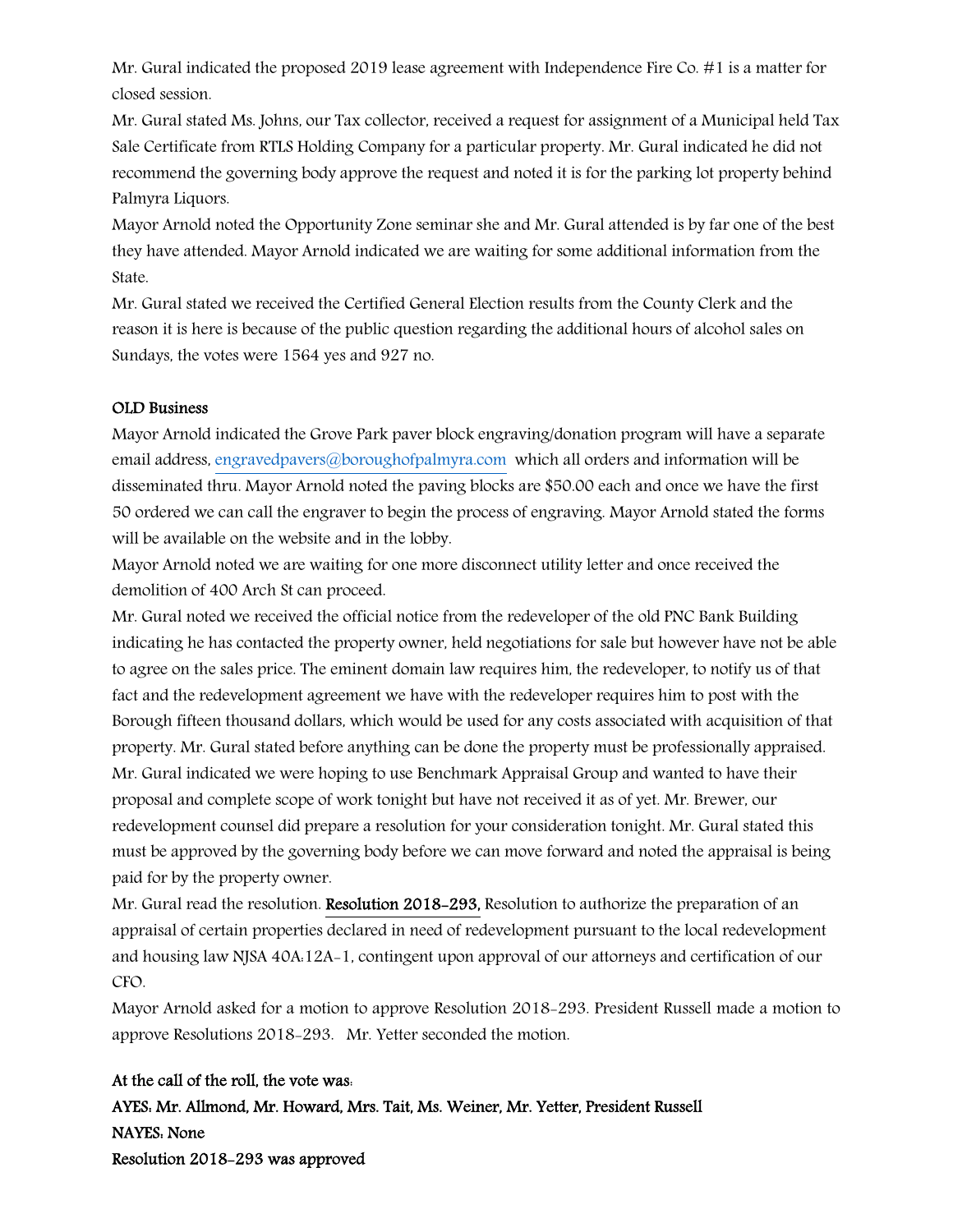Mr. Gural indicated the replacement of Plumbing Sub-code Official Steven Rickershauser, who is retiring December 31<sup>st</sup>, 2018, will be on the agenda on January  $7<sup>th</sup>$ , 2019.

Mr. Gural indicated the pending Medical marijuana and adult usage laws are being discussed at the State level. Medical marijuana has been approved already. Mr. Gural noted in the last week we have had two requests from potential business people who would like to open medical marijuana distribution facilities in Palmyra. Mr. Gural noted this is being discussed in many municipalities all over the state. Mr. Gural indicated he asked Mr. Gerkens to prepare a report with some information and indicated it is something council will have to consider in January of 2019.

### ADMINISTRATOR REPORT

Mr. Gural indicated in your packets is the information from the current BAN sale which was conducted last week with the net interest rate being 2.388%.

Mr. Gural indicated the snowflakes lights will be staying up until the end of February. Mr. Gural noted Religh's will be coming about one week after new year, to take down the holiday light displays which they will be keeping and we will be taking down the rope lights and bows. Mr. Gural indicated he would forward all the information he has to the governing body regarding the Palmyra banners and suggested they form a committee to go over it and bring their ideas back to the governing body. Mr. Gural indicated the public hearing for the re-examination of the Master Plan by the Land Use Board will be held December 19, 2018 at 7:00 PM at Borough Hall.

Mr. Gural indicated we have a signed agreement with American Recycling Resources for the clothing bin at public works and we will be receiving ninety dollars a month from American Recycling for it being at that location.

Mr. Gural indicated the Legion Field lights have been repaired so currently all lights are functioning properly.

Mr. Gural stated the water company is doing some reconfiguration at Bridge Toll Plaza and as results they are putting in two new fire hydrants. Mr. Gural stated the Bridge Commission has asked the Borough to take ownership of those hydrants, and he agreed, as the cost to the municipality is significantly lower than the cost for privately owned hydrants. The municipality cost is \$42.00 per month if privately owned it is \$172.00 per month.

Mr. Gural noted in your packets is the mortgage foreclosure action for a particular property which has a rehab grant. Mr. Gural stated we are not recommending the Borough take any action or purchase the property.

Mr. Gural stated the Tax Sale report is in your packet, and Ms. Johns is present if you have questions. Mr. Gural stated the Roots for Rivers Reforestation Grant was approved a couple of months back however after further review it is just too difficult and requires significant engineering requirements and plans in advance in the hopes of winning the grant. Mr. Gural indicated our recommendation is not to apply for that grant this year, as it is just not cost effective at this time.

Mr. Gural indicated Mr. Kirchner updated the miscellaneous bid openings earlier in the meeting. Mr. Gural noted the Bowman & Company, NJ Municipal Budget Process Seminar will be held January  $24<sup>th</sup>$ , 2018, the information is in your packets and anyone interested in attending should let Marie know so she can RSVP.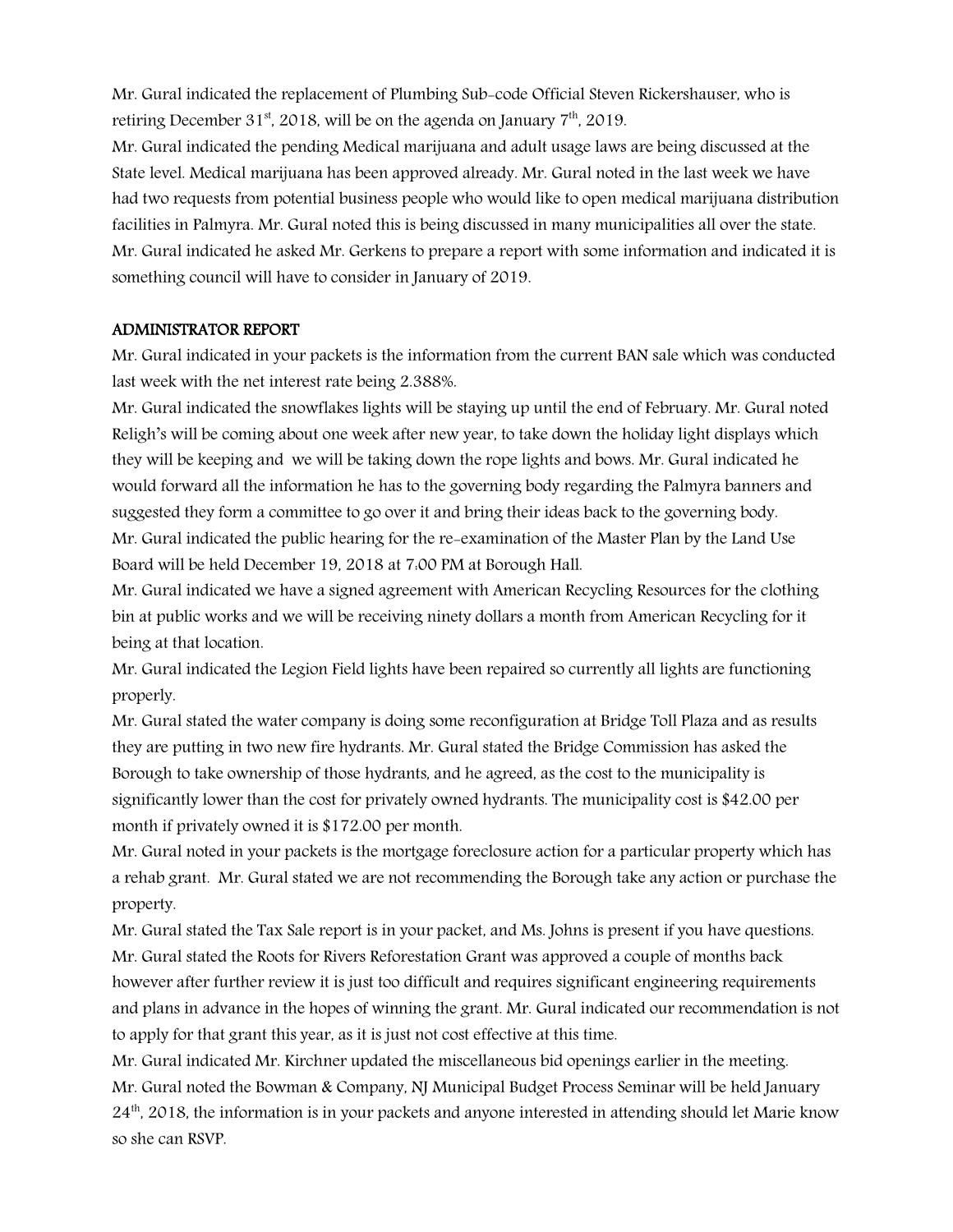### COMMITTEE REPORTS

Mr. Yetter - Public Works, Redevelopment and Negotiations – Mr. Yetter indicated the public works committee met earlier this evening and the Green Team is not going to meet again until next year. Mayor Arnold thanked Mr. Yetter for is service on Borough Council and asked him to continue to serve on the Land Use Board, which he has accepted.

Mr. Howard – Youth and Recreation, Public Building, Grounds and Parks – Mr. Howard indicated had nothing to report currently. There was some discussion regarding PAL RIV storing their basketballs in a community center closet. Mr. Gural suggested those discussions should be held with Ms. Sykes and Ms. Jackson who could best work out some sort of arrangement for those balls however noting the community center staff would not be responsible for them and we would look into fixing the lock on the closet doors in the gym. Mr. Howard stated they will work it out.

Ms. Weiner – Administration and Finance, Business and Community Development, Homeowner Association – Ms. Weiner indicated she had nothing to report currently.

Mrs. Tait – Public Safety Committee, Board of Education, Public Events- Mrs. Tait indicated she attended the Board of Education meeting, which held the fall recognition awards. Mrs. Tait indicated no public safety committee meeting was held however asked Mayor Arnold if she had a meeting with Chief Dreby and the Cinnaminson Fire Commission involving the possibility of a shared service with the new ladder truck. Mayor Arnold indicated no, however noted the Chief of the Cinnaminson Fire Department had some questions about maybe something moving forward in the future as far as shared services. Mayor Arnold stated it was just a conversation and a question as to whether or not they would formulate a committee of the fire department to talk about training, who does what training, what they could share, and what that might look like and put something together which they could then present if there is any opportunity there for some kind of a shared service. Mrs. Tait inquired, was this done in a meeting with them or what they some correspondence. Mayor Arnold indicated no, they sat down and had a conversation with them. Mrs. Tait asked why public safety was not notified. Mayor Arnold stated it has nothing to do with public safety at this point, it was them just asking questions and we listened. Mayor Arnold noted their fire department is working on it and coming up with some ideas. Mayor Arnold stated, certainly it would come to the public safety committee and borough council.

Mr. Allmond –Communications and Public Relations Committee- Mr. Almond indicated he had nothing to report currently.

President Russell – Shade Tree Liaison – President Russell stated she attended Charles Street School Winter concerts this past week and it was a great program.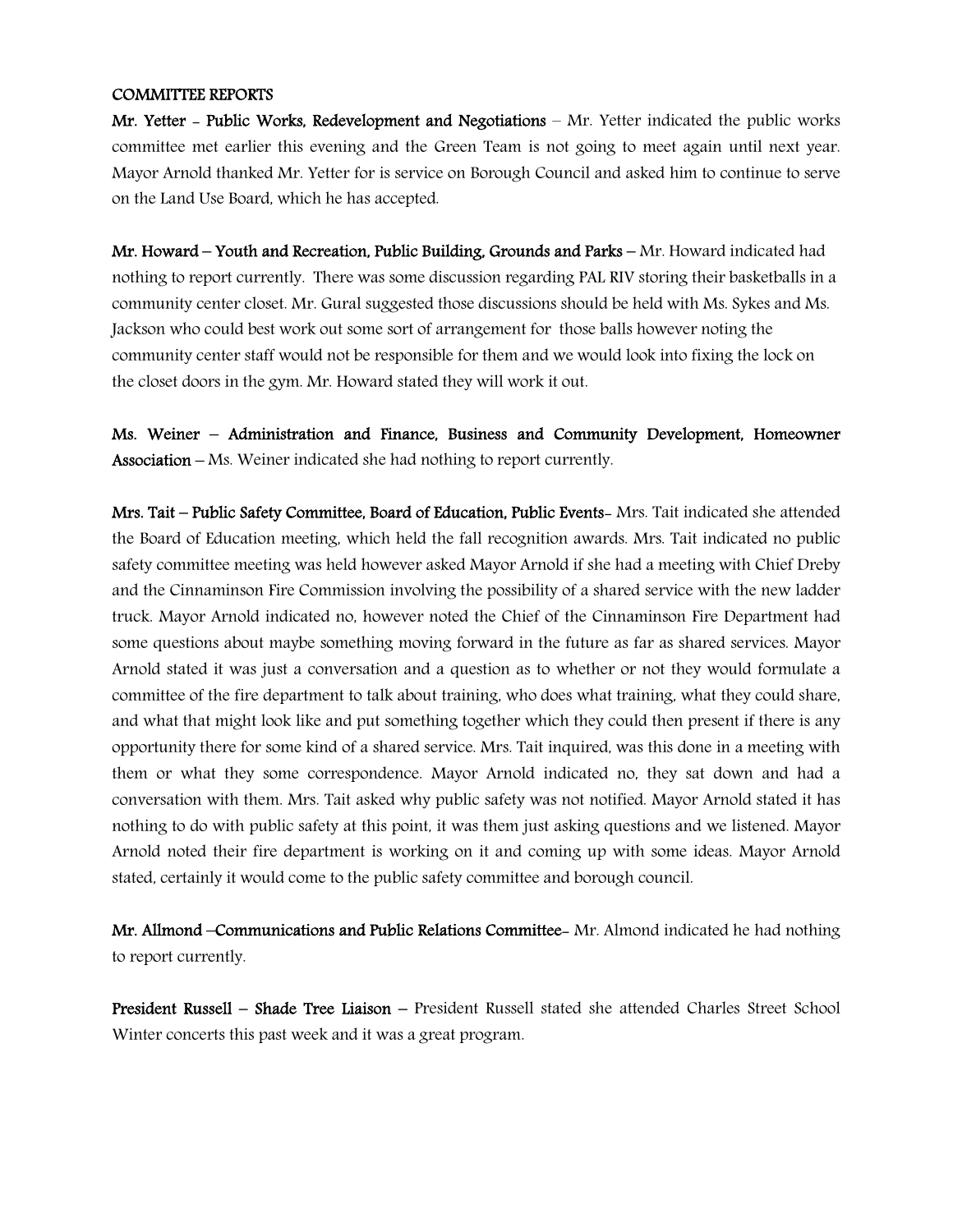Mayor Arnold stated on Saturday she went with the CERT Team and the Fire Department to Beverly National Cemetery for the "Wreaths Across America Program" which was a very moving experience. Mayor Arnold noted 2900 wreaths were laid at the grave sites of the soldier buried in that Cemetery.

# 2nd PUBLIC COMMENT

Mayor Arnold asked for a motion to open the Public Portion. President Russell made a motion to open the public portion for comments. Mr. Yetter second the motion

## All members present voted in favor of the motion

Mr. Smith- Van Sant Drive- Mr. Smith asked how much the snowflakes cost a piece. Mr. Gural indicated the bill was about \$7,300.00. Mr. Smith asked how much the bows were. Mr. Gural indicated \$48.00 each. Mr. Smith stated he was very unhappy with them and felt it was a waste of tax payer money. Mr. Weiner stated other people reached out to her and indicated they were very nice. Mr. Smith asked what the final figure was on the cost of Grove Park. Mr. Gural and Mayor Arnold indicated we don't have the total on that yet. Mr. Smith stated why was all the concrete put it, a park is grass. Mr. Smith stated it was all done for the Farmers Market. Ms. Weiner stated it was not done for the Farmers Market and noted she mention several times that it was not her preference to have that concrete put in there. Mrs. Weiner also noted it was all designed before she got on council. Mr. Smith stated the park does not look nice at all and was a waste of taxpayer money. Mrs. Smith asked where the money for the bricks is going. Mayor Arnold stated after the cost of the engraving is done we don't anticipate there being any left over money but if it were it would go to miscellaneous income.

No one else from the public wishing to be heard, President Russell made a motion to close the public portion. Mr. Yetter second the motion.

All members present voted in favor of the motion.

Mayor Arnold asked if there was any business for executive session. Mr. Gural yes, a contract matter

 Mayor Arnold asked for a motion to approve Resolution 2018-294. President Russell made a motion to approve Resolution 2018-294, Resolution Excluding the Public from Certain Meetings pursuant to section 89 of the Open Public Meeting Act C. 231 P.L. 1975 regarding Contracts ,Litigation. Mr. Yetter second the motion.

At the call of the roll, the vote was: AYES: Mr. Allmond, Mr. Howard, Mrs. Tait, Ms. Weiner, Mr. Yetter, President Russell NAYES: None Resolution 2018-294 is approved

Borough Council went into closed session at 9:31 PM

### Closed Session

Borough Council returned from closed session at 10:07 PM President Russell made a motion to open to the public. Mr. Yetter second the motion.

# All voted in favor of the motion.